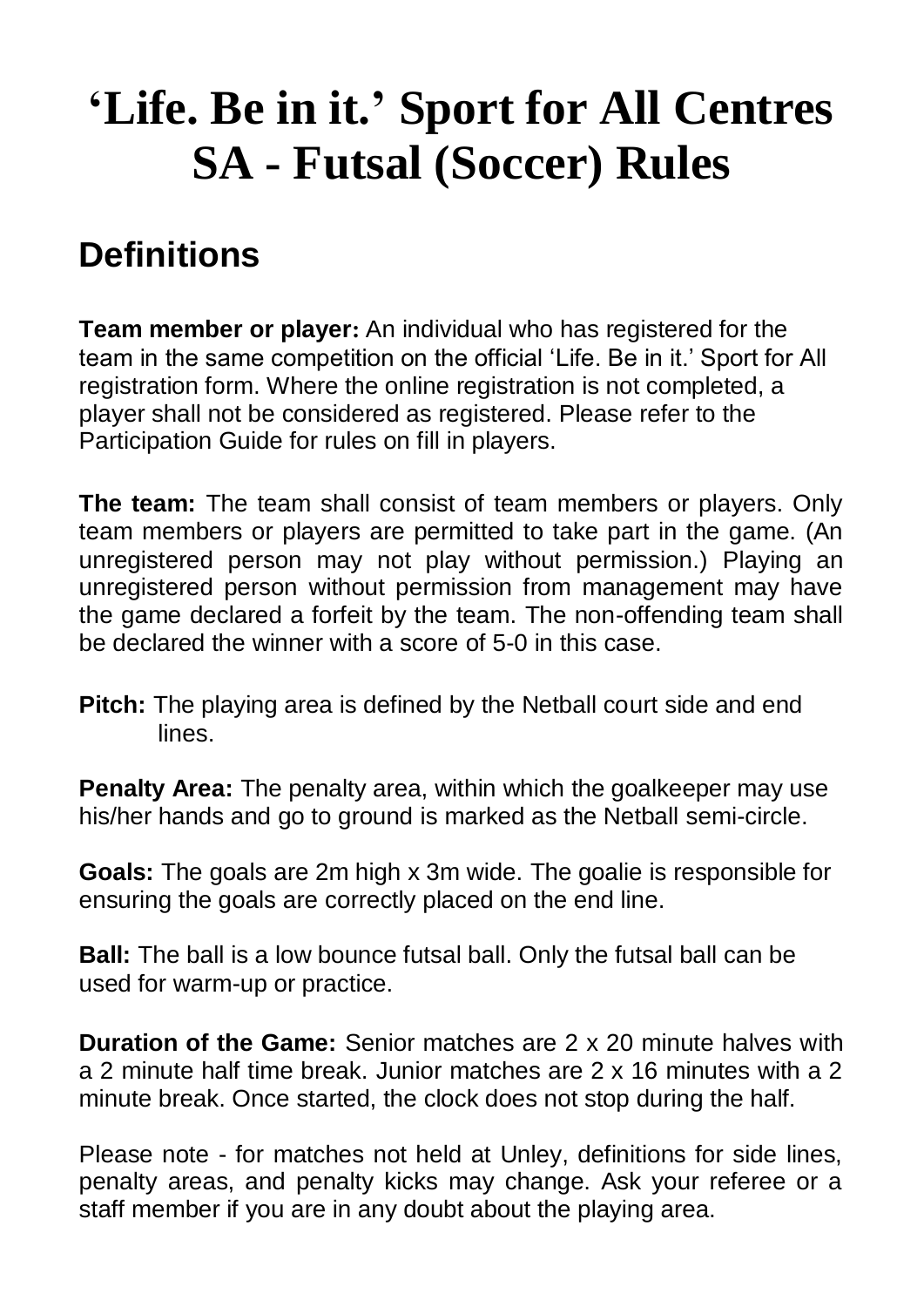# **Rules**

The rules of the game shall be as for outdoor soccer unless they are inconsistent with the 'Life. Be in it' Sport for All rules. Where there is an inconsistency between outdoor soccer rules and the 'Life. Be in it' Sport for All rules, the 'Life. Be in it' Sport for All rules shall prevail.

#### **Fouls**:

A careless foul will result in a free kick.

A reckless foul will result in a caution (either a verbal warning by the referee or a yellow card at their discretion)

A foul where the player uses excessive force may result in a booking (either yellow or red card depending on how excessive the force is/was)

**Free kicks**: A free kick shall be either direct or indirect.

- Direct (One Touch) The player kicking the ball can score a goal. No other player is required to touch the ball.
- Indirect: (Two Touch) Any player in addition to the player kicking the ball must touch the ball before a goal can be scored.

**Free Kick Distance:** When a free kick is being taken, including a side ball, no player from the opposing team shall be closer than two (2) metres to the ball. If a defending player stands closer than two (2) meters or steps closer before the ball is kicked, the referee may at their discretion award a yellow card.

Free kicks that are the result of a foul shall be:

- Direct
- Taken from wherever the foul has been committed
- Free kicks cannot be taken after a half time or full time whistle.

The following free kicks shall be indirect-

- Starting the game and restarting the game after halftime
- Restarting the game following a goal
- Side ball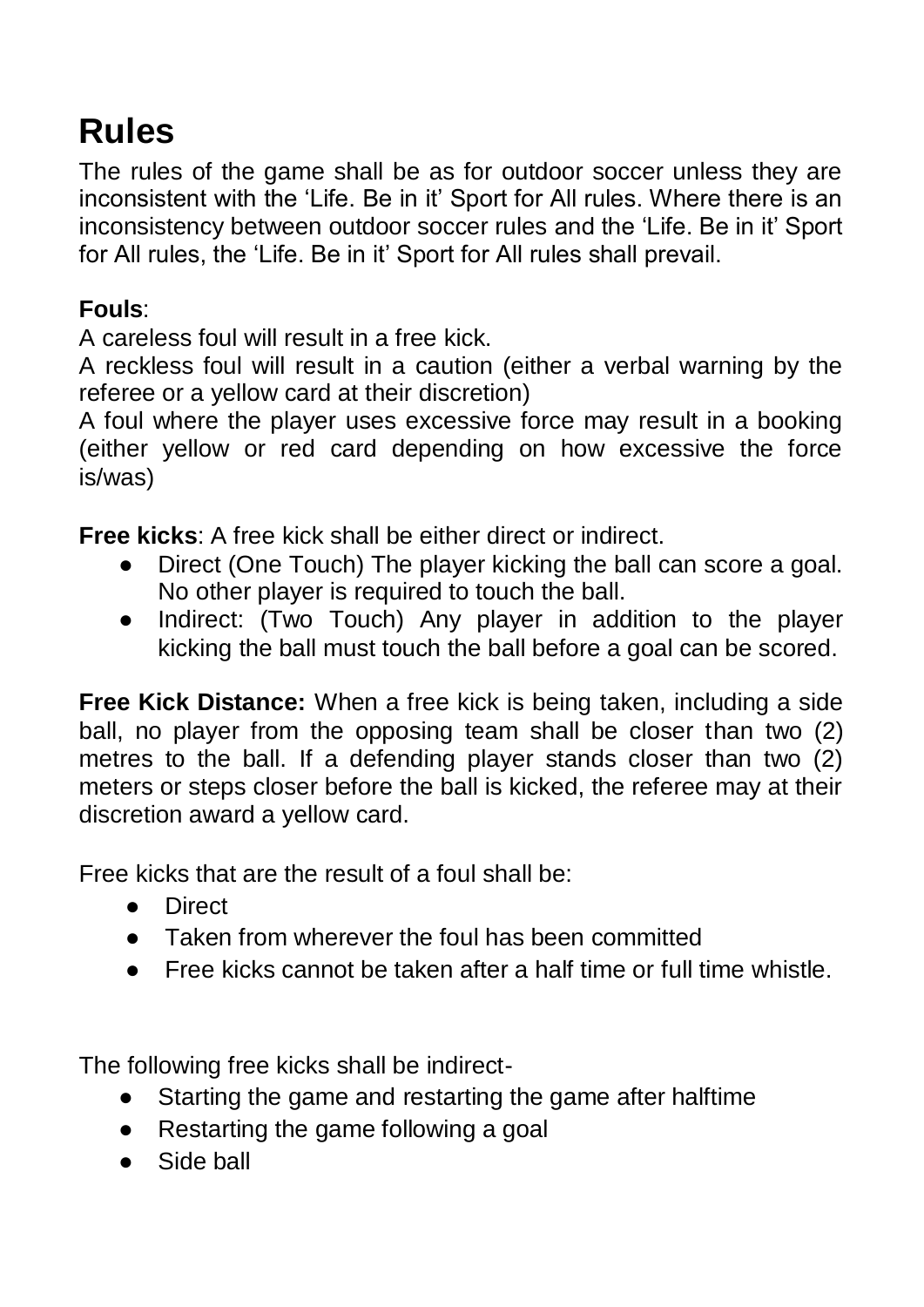- When the goalkeeper's throw in is not touched on or before the centre line
- Goalkeepers picking up a back-pass from a defender
- When the goalkeeper's throw in is received by their own player inside the goalkeeper's circle.
- Outfield player substitution not in the same side and half of court. This will result in a free kick being taken on halfway.
- When a team puts more than 5 players on the court. This will result in a free kick being taken on halfway.

**No Offside:** The players can go anywhere on the court, including the penalty area. The keeper is allowed anywhere on the court but can only use his/her hands when inside the penalty area.

#### **Substitutions of players on pitch:**

Outfield players may sub off and on at any time, so long as the substitution is made within the SAME half of the court on the SAME side of the court. Failure to substitute within this area will result in an indirect free kick on the halfway line on the sideline of the incorrect substitution.

**Substitution of Goal Keeper:** Teams who change their keeper should bring this to the referee's attention for play to be paused. *Minimum of 5 minutes between keeper changes unless the keeper is injured. (No substitution in last 5 minutes).* 

#### **Commencing Play:**

All players from the team commencing play must start in their defensive half, except the kicker, who may start on the halfway line and kick either forwards or backwards to start play. The defending team must assemble behind the netball 1/3 line. Two players must touch the ball before a goal can be scored (indirect - 2 touch).

**Ball out of bounds:** The ball must go fully across the line for it to be called out of bounds (the whole ball over the whole line).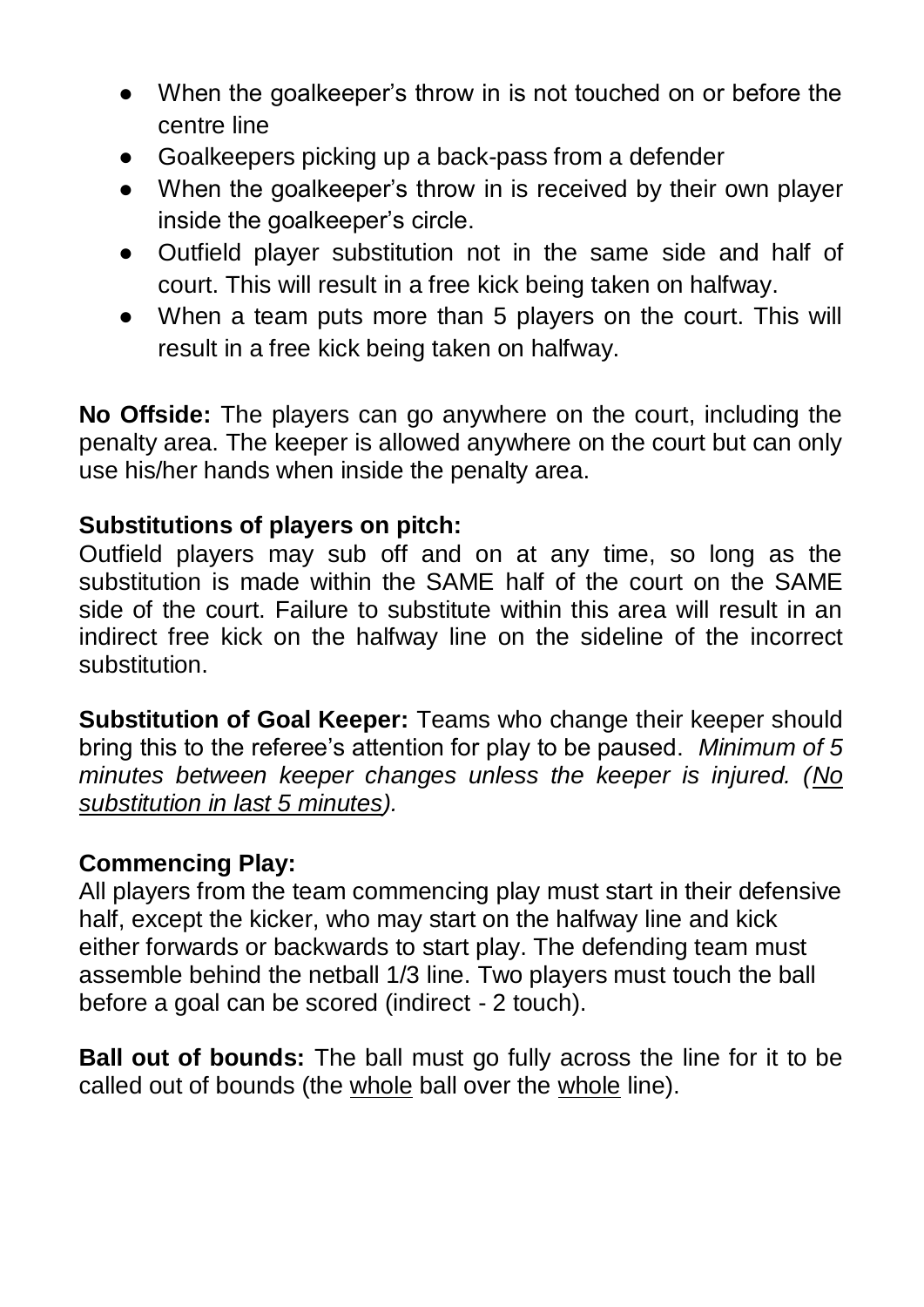

**Side Ball:** When the ball goes out of bounds over the side line it is returned to the play by a kick in. The ball is placed on the line to the **referee's satisfaction**. The player has 3 seconds to kick in or the ball is awarded to the opposition. The defending team must stand at least 2 metres away from the ball. Another player must touch the ball before a goal can be scored (indirect - 2 touch). If the ball does not enter the court, a side ball is awarded to the opposition (There are no second chances)

**End Ball:** The goalkeeper must throw or roll the ball out of the penalty area. The ball must touch a player (from either team) level with, or before it reaches the half way line. Failure to do this will result in an indirect free kick taken on the half way line where the ball crossed. Following an End Ball, once the keeper has possession of the ball in the keepers area, the keeper has 5 seconds to return the ball to the court. The ball must be received outside the penalty area.

A goalkeeper cannot throw a ball to themselves, however during play the keeper may palm or "fumble" the ball to themselves without fully having caught or controlled the ball. It must be a clear palm or fumble rather than a "catch".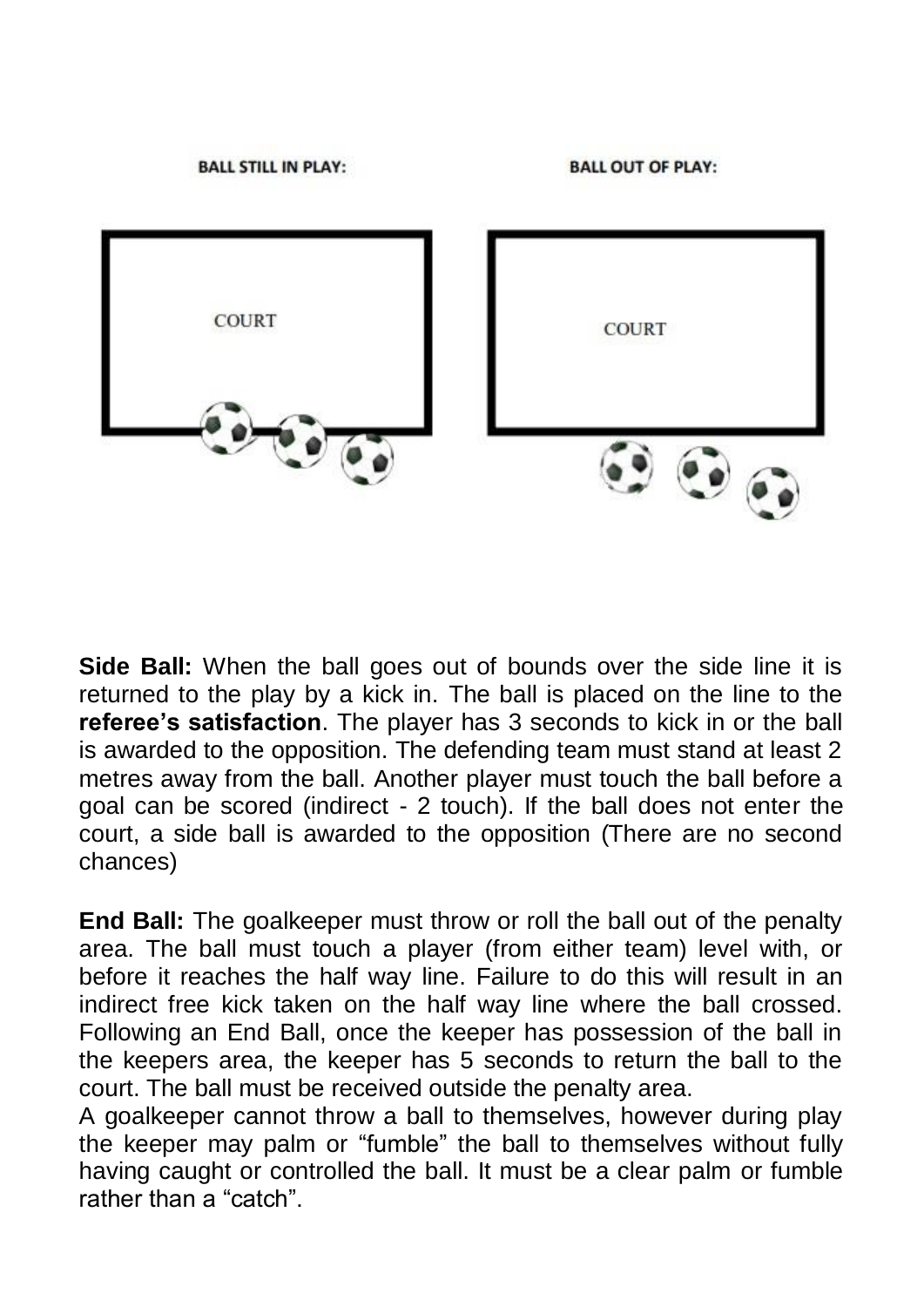**Corner Kick:** Corners are taken from where the sideline and the end line meet. The player taking the corner kick has 3 seconds to play the ball. A goal can be scored from a corner (direct - 1 touch). **A player defending a corner must have part of each foot touching the keeper's circle or be 2 metres back (whichever is further).** Failure to do so will result in a replay corner or a card if the referee deems it unsportsmanlike

**Roof:** The ball is out of bounds if it touches the roof or anything attached to the roof. The referee will direct the non-offending team to pass the ball in from the side line in line with where the ball hit the roof, or as a goalie throw in.

**Penalties:** Penalties are taken from the basketball free throw line. All other players must stand behind the netball 1/3 line until the ball is kicked. The team taking the penalty must nominate one player to take the penalty - this must be made clear to the referees and goal keeper. The goalkeeper must remain on the goal line when the penalty is taken, but may move side to side along the goal line. Failure to remain on the line will result in the penalty to be retaken. Penalties can be taken after a half time or full time whistle.

**Playing at the ball on the floor:** Players are not allowed to play the ball, or attempt to play the ball if they are on the floor (including hands, knee or all fours). If a player is on the floor, any interference or contact with the ball will result in a direct free kick to the opposition, even if accidental. Note: If the referees deem a tackle as "two separate actions" (eg. Kick and fall), play will continue.

**Slide tackle**: A slide tackle is defined as "winning the ball, or attempting to win the ball by making contact with the ground with a part of the body other than your feet." (Please note that even though you may not be tackling an opposition player, sliding will still be "playing the ball on the ground", and will result in a free kick to the opposition.)

**Sliding & Slide Tackles:** Players are not allowed to slide tackle in futsal at 'Life. Be in it**.'** If a slide is performed, a direct free kick is awarded to the opposition team. A yellow or red card may be awarded if contact is made. Keepers, however, are allowed to slide and play the ball on the floor to get the ball, as long as the slide is performed entirely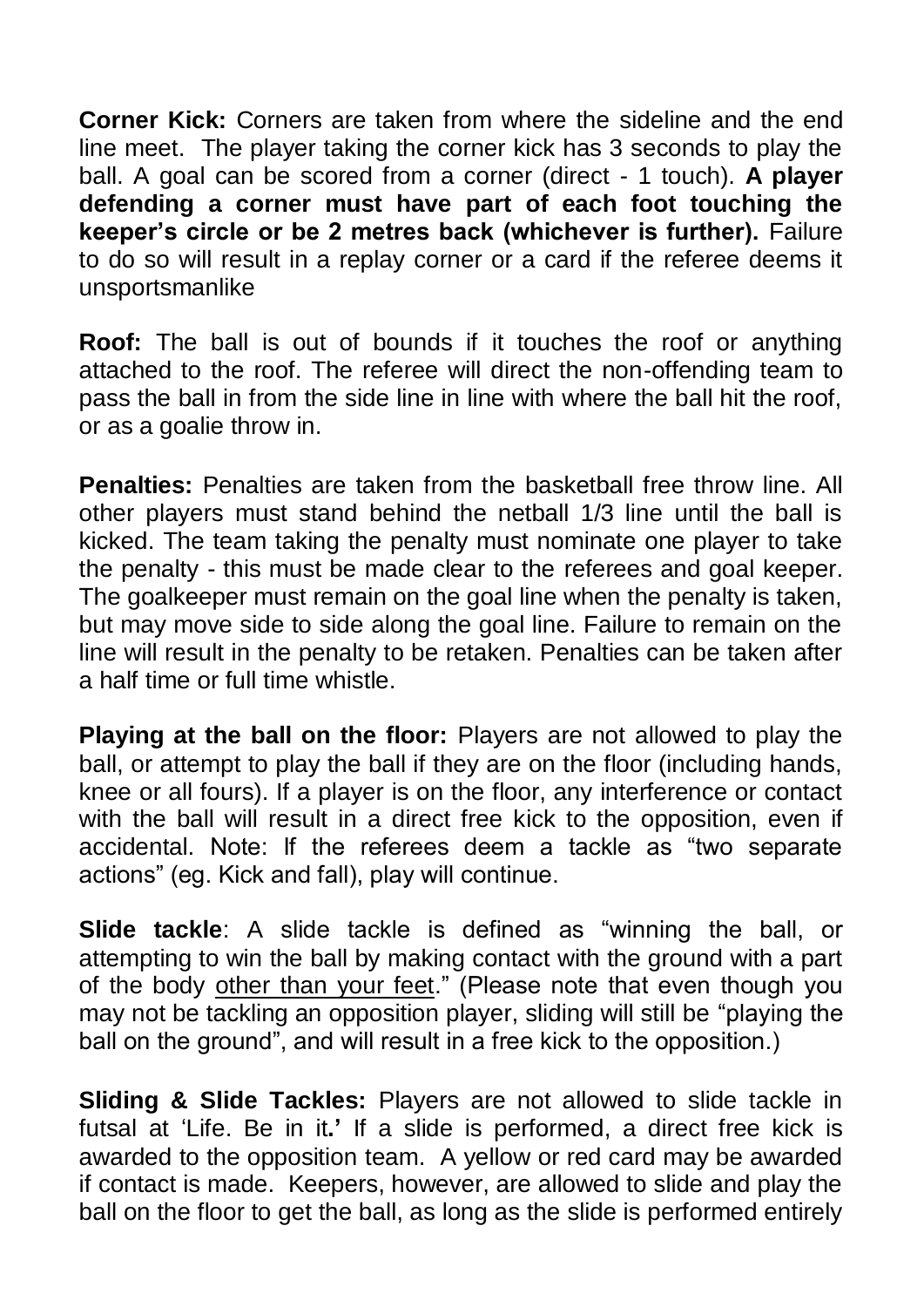inside the penalty area. This slide is subject to normal outdoor rules. Note: If any part of the goal keeper's body slides outside the penalty area, this is now considered a "slide tackle" and will be rewarded with a direct free kick for the opposition.

**Obstruction:** Any player that, in the opinion of the referee, does not attempt to play the ball and obstructs an opposition player will have a direct free kick awarded against them.

**Handball:** If a player deliberately touches the ball with any part of his upper or lower arm, below the shoulder, a direct free kick is awarded for a handball.

Please note: as per current outdoor rules, the following 'handball' situations, even if accidental, will be a free kick:

- The ball goes into the goal after touching an attacking player's hand/arm
- The ball touches a player's hand/arm which has made their body silhouette unnaturally bigger, eg hands or arms above shoulders or away from body. A handball decision is at **the discretion of the referee.** A yellow or red card may be given for deliberate handball situations that are regarded as unsportsmanlike. The awarding of a card shall be at the official's discretion.

**Playing the ball from behind:** Where a player is contacted on the legs by a player playing the ball from behind, this is a foul. If the contact is overly aggressive or repeated a yellow of red card shall be awarded.

#### **Recommencing the game following a goal being scored:**

The team that has not just scored the goal shall recommence the game by the same rules under "commencing play"

**Uniform:** Players, including goalkeepers, must wear shin guards. A player not wearing shin guard cannot play.

Shirts must be of a similar colour (different coloured numbers and trim is permitted). For example: Light sky blue and navy blue are considered different colours.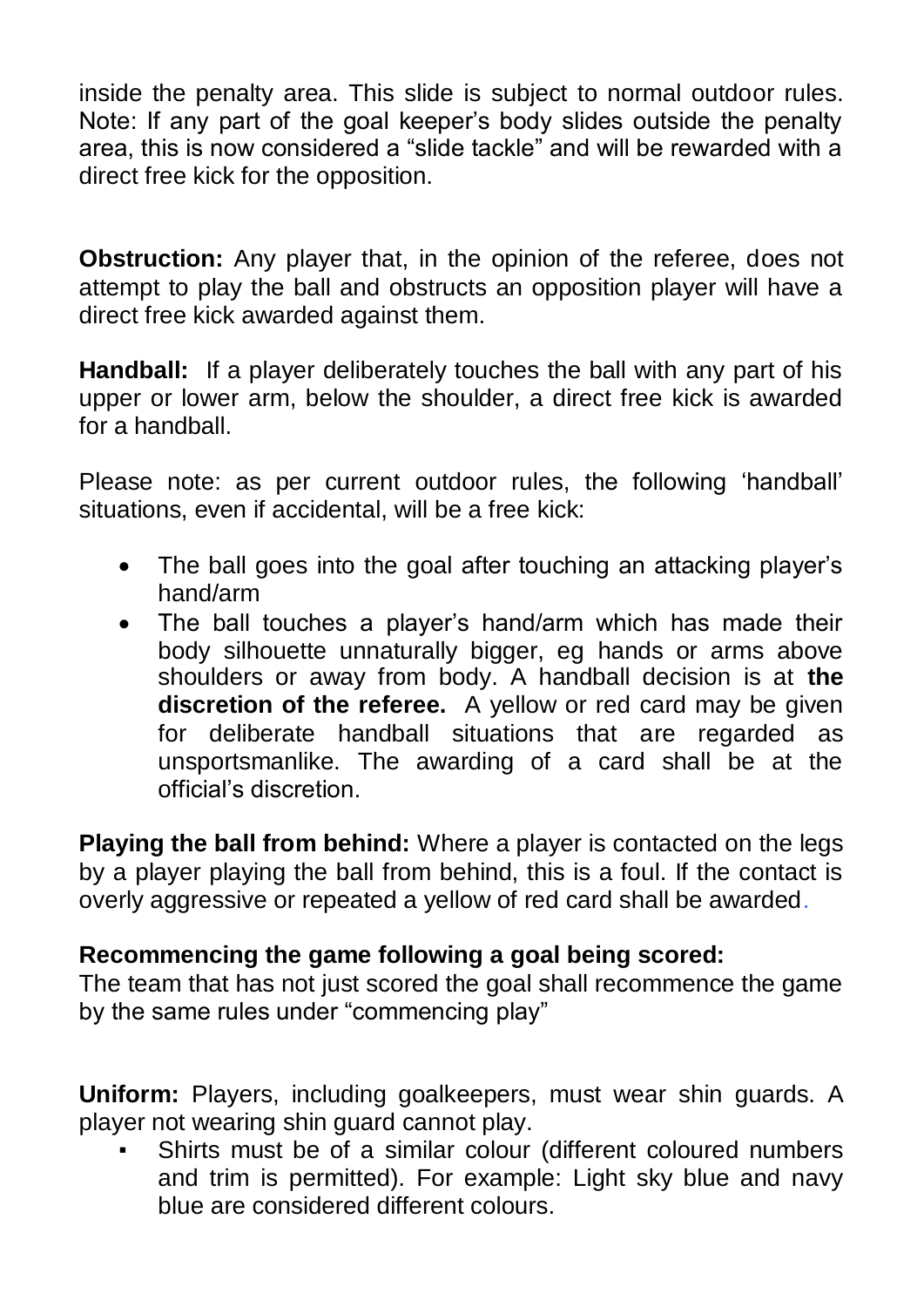- Where a shirt consists of equal width coloured stripes it shall be out of uniform unless all players of the team have matching tops.
- If shin guards are not covered by socks the player is out of uniform.
- Sports shorts must be worn. If you are not in sports shorts, you are out of uniform. Pants may not be worn.
- Compression gear may be worn. Compression gear must be "form-fitting".
- A player who rolls up pants so that they are above the knee cannot play.
- After round 3, teams will be penalised 1 goal for each player that is out of uniform.

**Uniform - Goalkeeper:** Players who only play in the goalie position may wear long pants, long sleeves and gloves. Shin guards must be worn. Goalies that do not have a different top to the players must wear an alternate coloured bib. If a referee asks to see a goalkeepers shin guards - the goal keeper must oblige.

**Kicking in danger:** No player shall kick or attempt to kick the ball in such a manner that any player is in danger of being hurt.

This principle applies where the goalkeeper:

- is in close proximity to the ball
- has a hand on the ball, or is touching the ball but does not have control of the ball
- has control of the ball in his or her hands

Where a player is deemed by a referee to be kicking in danger:

- A direct free kick shall be awarded to the other team.
- A warning, yellow card or red card may be given
- No goal can be scored

**Object on playing area:** When an object including a ball from the other court goes onto the court, the referees shall stop play if:

- They believe the object will interfere with the game.
- The object is a danger to any player.

**Retrieval of game ball:** When the game ball goes out of bounds it is the responsibility of the players to retrieve the ball.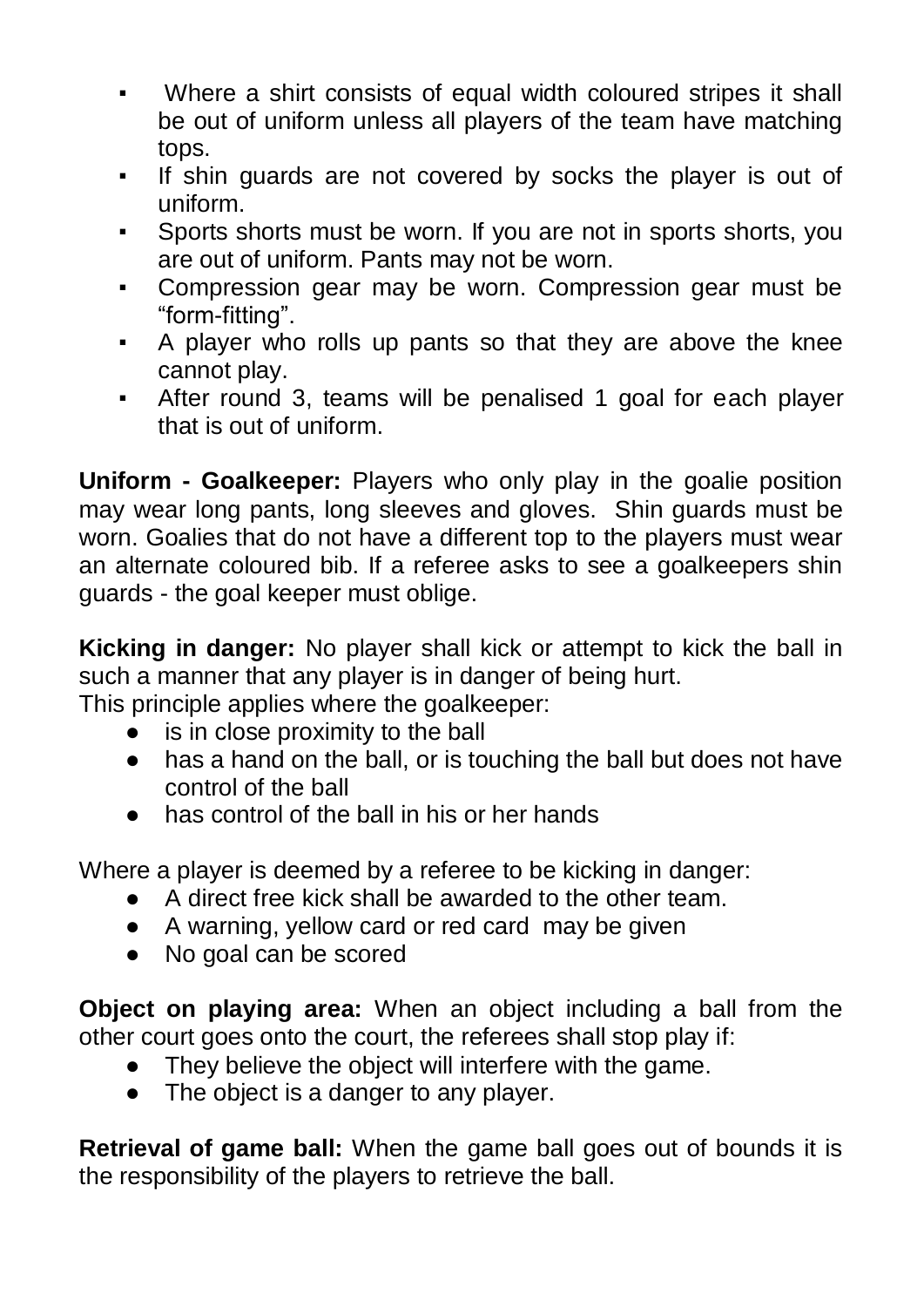**Jewellery:** Medic Alert bracelets or items of religious significance that cannot be removed must be covered by a sweat band or sports tape to prevent injury to the wearer and/or other players on the court. The referee must be advised of any players wearing medic alert items prior to the commencement of the game. Players may elect to use sports tape to cover a non-removable piercing (eyebrow, lip, etc.) instead of removing it.

**Hats:** Baseball caps, hats (and beanies) may not be worn, forwards or reversed.

## Sanctions:

The following sanctions may be applied by the referee. A card may be issued without prior warning if the situation warrants the penalty.

**Language and Behaviour:** Players, substitutes and spectators are not permitted to appeal, question or challenge a referee's decision, or decision not to make a call. If a player uses disrespectful or abusive language or gestures towards a referee or an opposition player, a yellow or red card will be given, depending on the nature of the attack. Cards will also be issued if aggressive contact is made off the ball between players from opposite teams.

For full details on Sanctions, please refer to the Team Participation Guide. Copies are available online or from the office.

### Administration:

**Playing for Another Team:** Players may only register to play for one team per night of competition. A team that is short of players on the night may request additional players from other teams. Approval from management must be granted before the fill-in players are able to participate in the match. Failure to notify management will result in a forfeit-win to the opposition.

**Players Names in iPad:** Both teams are to have the names of their players participating in the match recorded on the iPad before the start of the match. At the referee's discretion, teams may use the first half to record their players on the iPad.